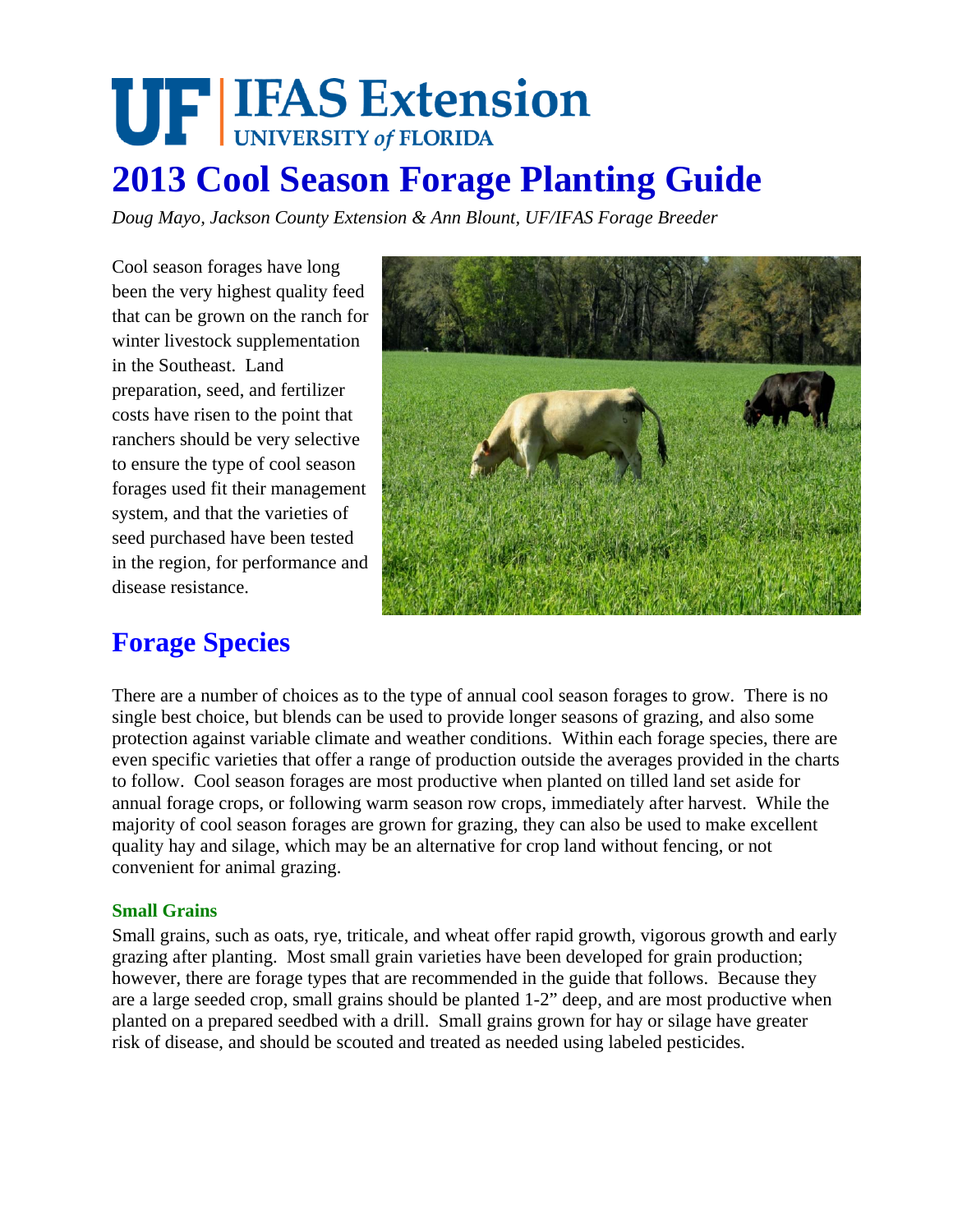| Forage<br><b>Type</b>             | <b>Pros</b>                                                                                                            | Cons                                                                                                                                     | <b>Peak</b><br>Growth |
|-----------------------------------|------------------------------------------------------------------------------------------------------------------------|------------------------------------------------------------------------------------------------------------------------------------------|-----------------------|
| <b>Oats</b>                       | Very palatable<br>$\bullet$<br>Can plant early (Sept. 15) for<br>earlier grazing<br>Hessian fly resistant<br>$\bullet$ | Susceptible to freeze damage<br>No varieties with adequate<br>resistance to fungal rusts or barley<br>yellow dwarf virus                 | February-<br>April    |
| <b>Rye</b>                        | Highest yielding small grain<br>Cold tolerant<br>Drought tolerance<br>$\bullet$                                        | High seed cost<br>Seedling diseases in warm weather                                                                                      | February-<br>March    |
| <b>Triticale</b><br>(rye x wheat) | Forage quality of wheat<br>Disease resistance of rye<br>Can plant late in December                                     | Does not tolerate close grazing<br>$\bullet$<br>(best to use in blends)<br>Seed availability<br>Limited commercial varieties             | February-<br>March    |
| <b>Wheat</b>                      | Cold tolerant<br>Less expensive seed<br>Can be managed for both<br>grazing and grain                                   | Fungal disease resistance<br>Must use hessian fly resistant<br>varieties<br>No varieties developed specifically<br>for forage production | February-<br>March    |

### **Ryegrass & Brassicas**

Ryegrass and the brassicas are small seeded cool season annual forages with wide adaptability to Florida soils. Ryegrass provides high quality forage and is excellent for grazing, hay, or silage. The brassicas: turnips, kale, and rape are actually winter vegetables that provide rapid growth for quick, but limited grazing. Ryegrass and turnips can be planted with a drill, cultipacker seeder, or broadcast and lightly covered, and can even be planted with a no-till drill or aerator in dormant sod.

| Forage<br><b>Type</b>       | <b>Pros</b>                                                                                                                                                                                                                                                                                               | <b>Cons</b>                                                                                                                                                                                                                                    |                    |  |
|-----------------------------|-----------------------------------------------------------------------------------------------------------------------------------------------------------------------------------------------------------------------------------------------------------------------------------------------------------|------------------------------------------------------------------------------------------------------------------------------------------------------------------------------------------------------------------------------------------------|--------------------|--|
| <b>Ryegrass</b><br>(Annual) | Adapted to wide range of soil types:<br>$\bullet$<br>tolerates lower pH and wetter soils<br>soils than small grains<br>Can be overseeded on dormant<br>$\bullet$<br>perennial pastures<br>Small seed allows use of a variety<br>$\bullet$<br>of planting methods<br>Can be managed to reseed<br>$\bullet$ | Late season of growth<br>$\bullet$<br>(can be positive in a blend)<br>Can delay early growth of<br>$\bullet$<br>overseeded summer perennial<br>grasses                                                                                         | March-<br>April    |  |
| Turnips,<br>Rape,<br>Kale   | Rapid growth after planting<br>$\bullet$<br>Small seed allows use of a variety<br>$\bullet$<br>of planting methods<br>Inexpensive seed                                                                                                                                                                    | Short growing season<br>Does not persist with heavy<br>$\bullet$<br>grazing<br>Lower total yield<br>$\bullet$<br>Limited development for forage<br>$\bullet$<br>production<br>Does not tolerate drought<br>$\bullet$<br>Low disease resistance | February-<br>March |  |

### **Legumes**

Cool season legumes are small seeded plants that do not require nitrogen fertilizer, and will provide some residual nitrogen for warm season crops that follow. Legumes generally require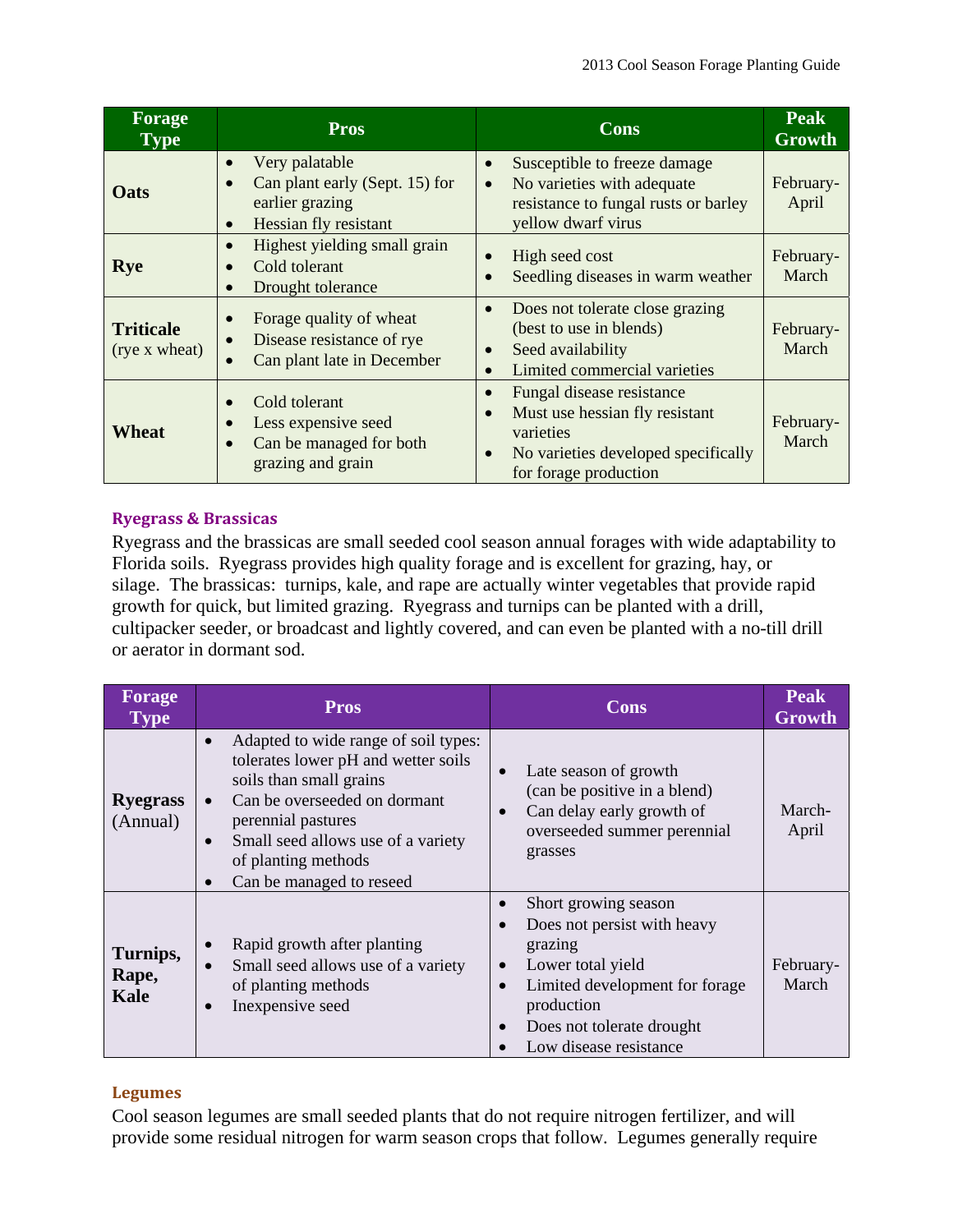higher soil pH than perennial grasses. Legumes do require specific inoculants or bacteria that produce nitrogen on their roots. Most commercial legume seed comes coated or pre-inoculated, but some need the inoculant mixed with seed just prior to planting. Legumes can be overseeded into dormant perennial grass pastures, or planted in blends with small grains or ryegrass to improve forage quality and extend the grazing season. If allowed to mature and produce seed, there are several legume varieties that will reseed. (be managed to come back from seed in future years) Legumes are sensitive to many of the broadleaf herbicides used in pastures, so you may be forced to decide which is more valuable, a weed free pasture or the legumes.

| <b>Forage</b><br><b>Type</b>      | <b>Pros</b>                                                                                                                                                                                                                                                                                           | Cons                                                                                                                                                                                                                                                                            | <b>Peak</b><br>Growth |
|-----------------------------------|-------------------------------------------------------------------------------------------------------------------------------------------------------------------------------------------------------------------------------------------------------------------------------------------------------|---------------------------------------------------------------------------------------------------------------------------------------------------------------------------------------------------------------------------------------------------------------------------------|-----------------------|
| <b>Arrowleaf</b><br><b>Clover</b> | High yield<br>$\bullet$<br>Adapted to well drained sites<br>$\bullet$<br>Good choice for blends with crimson<br>clover to extend grazing season                                                                                                                                                       | Disease resistance (Apache is<br>$\bullet$<br>more resistant than Yuchi)<br>Not tolerant of low pH<br>$\bullet$<br>Can delay early growth of<br>$\bullet$<br>overseeded perennial grasses<br>Limited seed availability<br>$\bullet$<br>Limited Pre-inoculated seed<br>$\bullet$ | April-<br>May         |
| <b>Ball</b><br><b>Clover</b>      | Excellent reseeder even with close<br>$\bullet$<br>grazing<br>Adapted to a wide range of soil types:<br>$\bullet$<br>more tolerant of wet soils<br>Relatively inexpensive seed<br>$\bullet$                                                                                                           | Lower yield than other clovers<br>$\bullet$<br>Not tolerant of low pH<br>$\bullet$<br>Limited seed availability<br>$\bullet$                                                                                                                                                    | March-<br>April       |
| <b>Crimson</b><br><b>Clover</b>   | Most dependable clover<br>$\bullet$<br>High yields<br>$\bullet$<br>Good reseeder if managed to allow<br>$\bullet$<br>seed development<br>Adapted to well drained sites<br>$\bullet$<br>Early season growth<br>$\bullet$<br>Good choice for providing nitrogen to<br>$\bullet$<br>warm season pastures | Can delay early growth of<br>$\bullet$<br>overseeded perennial grasses<br>Challenging to manage for<br>$\bullet$<br>reseeding when used in blends<br>because it matures right at peak of<br>ryegrass production                                                                 | February<br>-March    |
| <b>Red</b><br><b>Clover</b>       | High yields<br>$\bullet$<br>Late season of growth complimentary<br>in blends                                                                                                                                                                                                                          | Weak reseeder<br>$\bullet$<br>Easily damaged by overgrazing<br>$\bullet$<br>(longer rest period needed)                                                                                                                                                                         | April-<br>May         |
| <b>White</b><br><b>Clover</b>     | Adapted to wetter sites<br>$\bullet$<br>Fair seed producer that flowers over an<br>$\bullet$<br>extended period<br>Late season of growth complimentary<br>$\bullet$<br>in blends                                                                                                                      | Not drought tolerant<br>$\bullet$<br>Can delay early growth of<br>$\bullet$<br>overseeded perennial grasses                                                                                                                                                                     | May-<br>June          |
| <b>Medic</b>                      | Adapted to a wide range of soil types:<br>$\bullet$<br>more tolerant of wet soils than crimson<br>Excellent reseeder<br>$\bullet$                                                                                                                                                                     | Lower productivity than clovers<br>$\bullet$<br>Poor tolerance of low pH<br>$\bullet$<br>Limited seed availability<br>$\bullet$                                                                                                                                                 | March-<br>April       |
| <b>Vetch</b>                      | High yield<br>Disease resistance<br>$\bullet$<br>Works well in blends<br>$\bullet$<br>Good reseeder if managed to allow<br>$\bullet$<br>seed development<br>Adapted to well drained sites<br>$\bullet$<br>More tolerant of low pH soils                                                               | Easily damaged by overgrazing<br>$\bullet$<br>Limited commercial varieties<br>$\bullet$<br>Limited seed availability<br>$\bullet$<br>Requires specific inoculant<br>$\bullet$<br>Seed is expensive                                                                              | March-<br>April       |